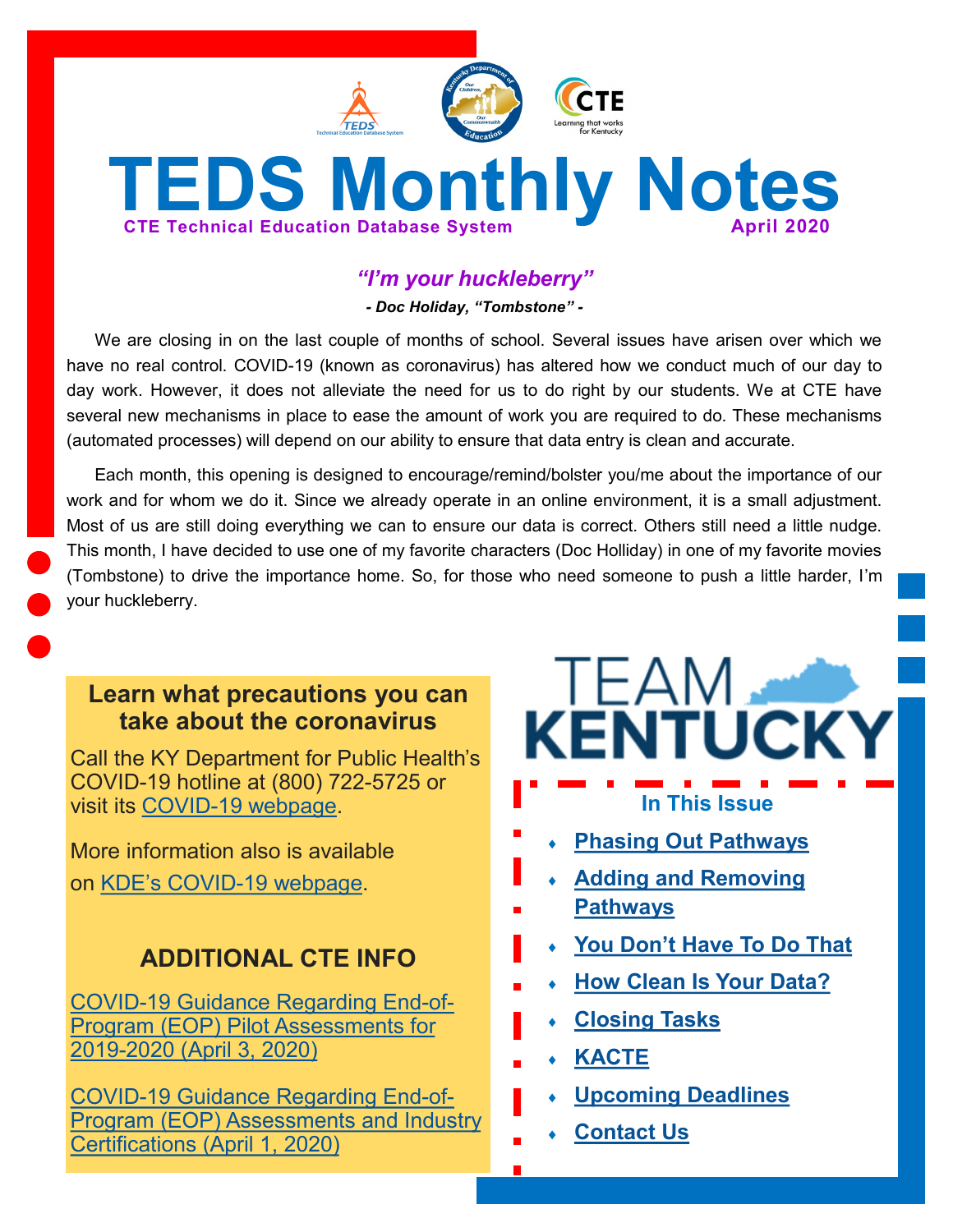## <span id="page-1-0"></span>*"Oh, Johnny, I'm sorry. I forgot you were there. You may go now."*

#### **Phasing Out Pathways**

Don't forget about Johnny Tyler, and don't forget why he is here. Now that Doc has phased out Johnny's initial plan (pathway), Johnny needs a new focus. There are some basic rules for dealing with phased out pathways.

- An asterisk (\*) is placed next to the name of a pathway that is being phased out
- When a pathway is being phased out, new pathways are not automatically added. Each school must make decisions and request to add new pathways.
- Once the pathway is identified for phaseout, schools will have two years to either get students currently enrolled in the pathway to completion status or move the students to a different pathway.
- Unless you are absolutely certain what your replacement will be, select all suggested replacements for your phased-out pathway because it is better to have it available and not need it than to need it and not have it available

For complete details on the phaseout process and to see which pathways were or will be phased out and when, please review the Pathway Phase Out Process.

## *"It appears my hypocrisy knows no bounds."*

#### **Adding and Removing Pathways**

We are currently in the window for adding and removing pathways for next year. We often live by the adage, "it doesn't matter until it matters". Yet, it often only applies to our missteps and errors. In that, truly, our hypocrisy knows no bounds. This year, we are going to reign that thing in and make sure we lead by example. Let's hold ourselves to the same standards to which we hold our students. No excuses. No hypocrisy. Communicate with ALL individuals (leadership, teachers, etc.) who work with CTE to make sure you have the correct pathways listed in your TEDS. If you need to update your list, follow the instructions for how to [Request to ADD or REMOVE a Pathway.](https://education.ky.gov/CTE/teds/Documents/Add-Remove_Existing_Pathway_in_TEDS.pdf) Do it now. The longer you wait, the less likely it will happen.

## *"You're a daisy if you do."*

#### **It's Automated. You Don't Have to Do That Anymore**

It has been interesting how many people have asked about federal indicators and follow up this year. As of September 1, 2019, we now automate terminations and the identification of best records for Perkins accountability (federal indicators) for all high schools, CTCs and ATCs. Not only can you no longer alter this information, it has been removed from view. This is one of those moments that begs the question, *"Is anyone reading the monthly notes?"* You're a daisy if you do. You are in the know for what is pertinent for TEDS and CTE. You appreciate that you don't have as many tasks as in the past. More importantly, your data is more likely to be clean because you are attentive to your school's CTE data needs. You also understand the need for making your data as clean as possible. Lastly, you know that just because you cannot enter industry certificates for 2019-2020 after April 10, 2020 does not mean TEDS is closing.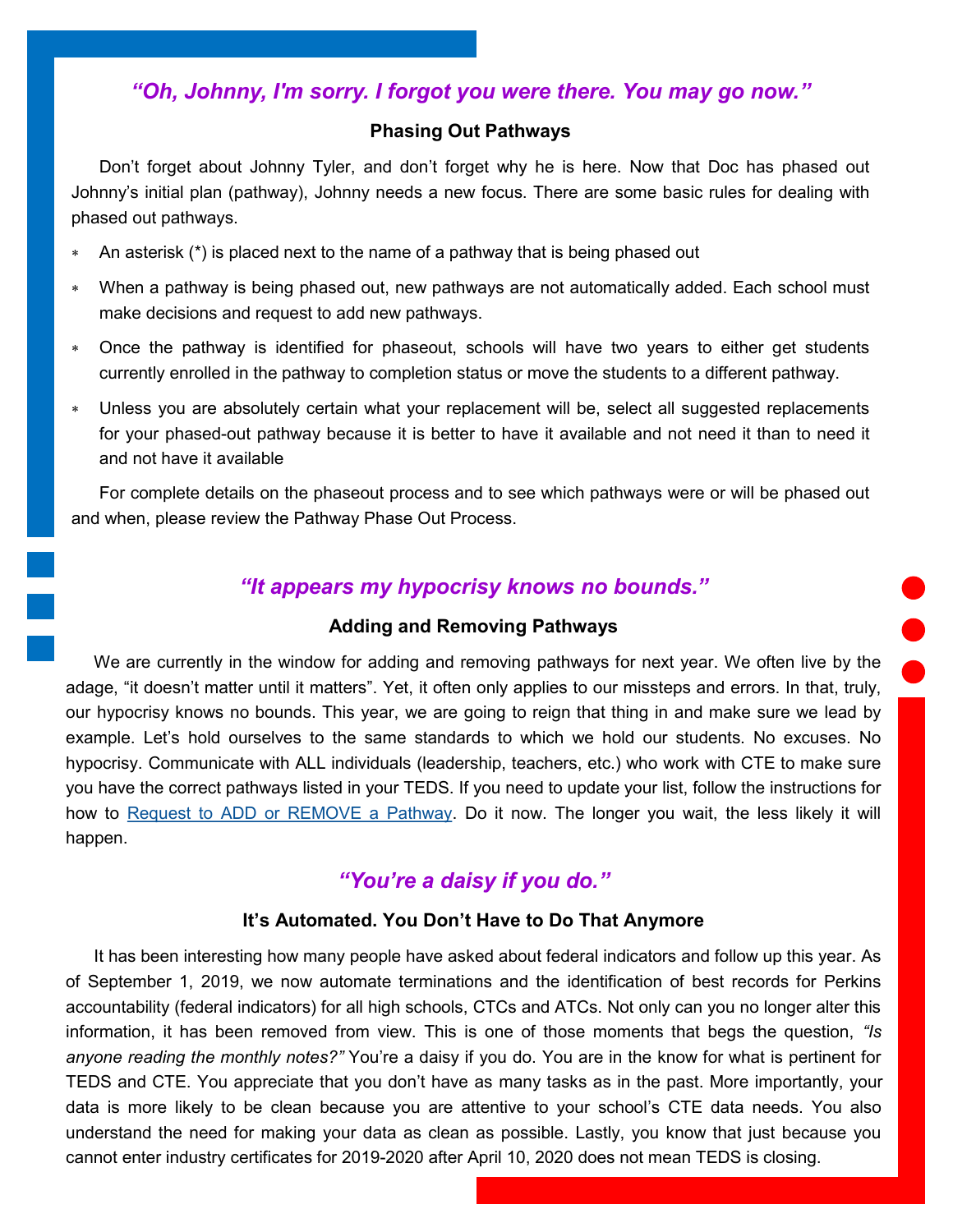# *"I'm afraid the strain was more than he could bear."*

#### **How Clean Is Your Data?**

<span id="page-2-0"></span>Speaking of clean data… Is yours clean or is the strain getting to be more than you can bear? Yes, accountability has been suspended for the 2019-2020 school year, but this is the perfect time to get your data in order. Communication is key. Most TEDS users are not responsible for every pathway in the school and some are not responsible for any. That means we must talk to each other. As you do, keep these things in mind:

- You can no longer enter Industry Certificate data after April 10, 2020
- When students are enrolled in pathways, the correct credit hours must be posted. Then, they must be updated when anything about the student record changes.
- When a student earns an industry certification for their chosen pathway, it should be properly entered in TEDS the same school year it is earned.
- Once a student meets the definition of concentrator, that should be properly noted in IC and imported into TEDS when it happens. Do the same if that status changes back to exploring.
- The TEDS vs. IC Data Cheat Sheet is your friend
- Just because you cannot enter industry certificates for 2019-2020 after April 10, 2020 does not mean TEDS is closing.

Once the automated processes run, it will be too late to correct or update data. For the sake of your kid's data, make sure to observe all closing tasks early, then have someone else (peer, immediate supervisor or anyone else with knowledge of what you're doing and how it should look) check your work.

## *"One for each of you."*

### **Closing Tasks**

It's not too early to start looking at your data. First, hopefully, you are not doing this work alone. When we advise each school to have at least two users and the district to have two different users for TEDS, it is for the purpose of ensuring no one person gets burned out and to ensure there is a "partner in crime" watching your back. Having someone to double check your work is a good thing. Someone else looking can bring a different view, uncovering issues you did not see. It is incredibly important that you check and double check your data. You know, one for each of you. Our automation will process whatever data exists. It is up to each school and district to ensure the fidelity of the data. Don't let Doc get the drop on you. Make sure you're not seeing double. Check the following:

- **School deadline**. Do you know when your school's Infinite Campus will close for the year? If you don't know, find out. You need to complete your last export before that date.
- **Credits.** What shows on the transcript at the end of the year BEFORE you leave for the summer?
- **Student Objective.** Is this student exploring or a concentrator? Are you sure?
- **Industry Certifications.** Have all attempts at industry certifications been entered in TEDS? Have all the teachers verified that they have provided all information? **REMEMBER: You have until April 10, 2020 to enter industry certificates earned prior to March 13, 2020.**